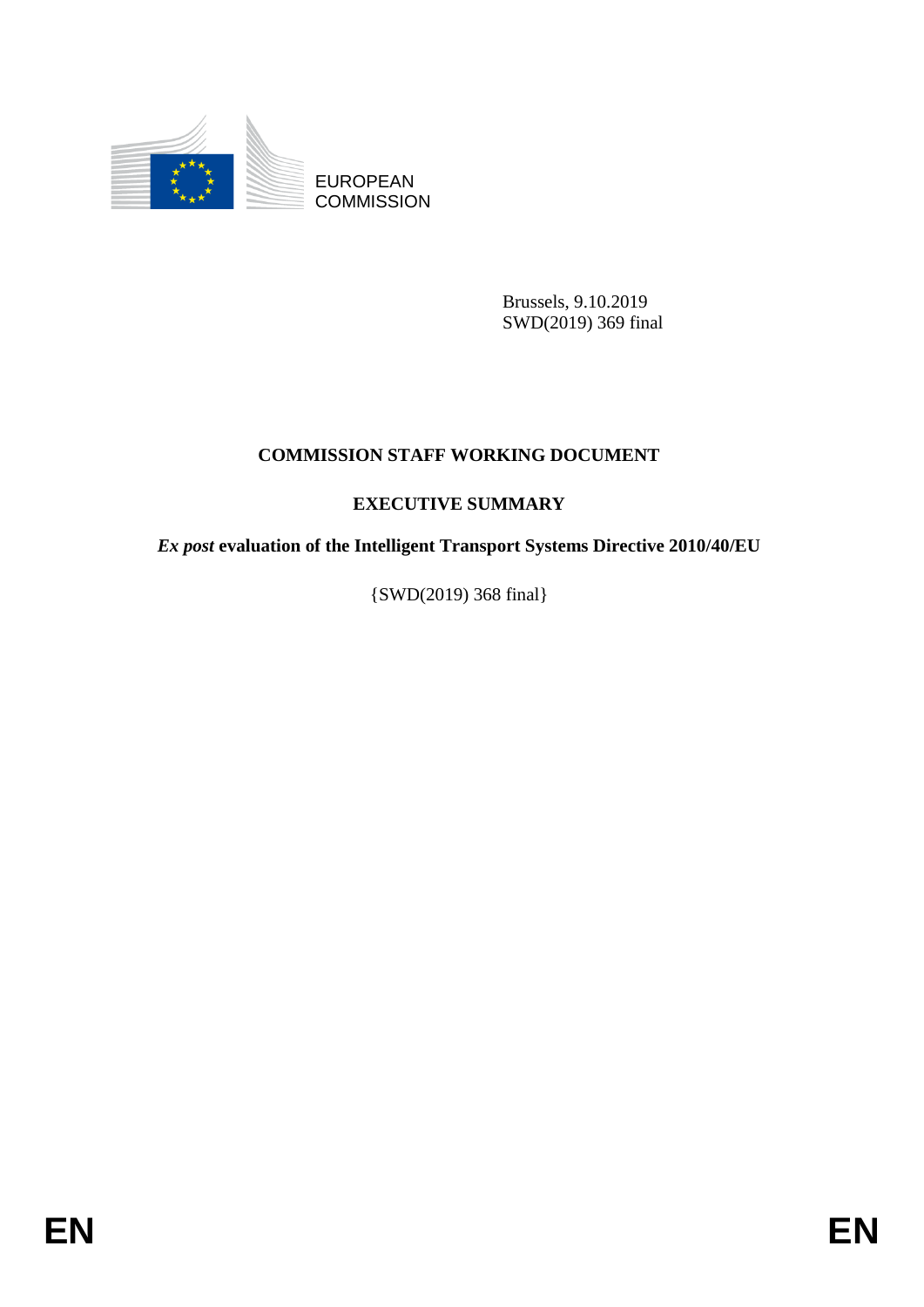The ITS Directive was the first EU-wide legislative basis to support the coordinated and coherent deployment of ITS in the road sector and its interfaces with other modes of transport. It was introduced in direct response to action 6.1 of the ITS action plan<sup>1</sup>.

Considering that the first working programme has been completed and given the significant developments in the sector, it is important to take stock and verify the adequacy of the current EU legislative framework for ITS.

The ex-post evaluation takes into account not only the Directive as such, but also delegated acts adopted under its terms, the working programmes adopted by the Commission, the Commission's guidelines for reporting, and the activities of committees and experts. It also considers relevant aspects of the ITS action plan and standards and non-binding measures aimed at facilitating the deployment of ITS in road transport. It assesses the implementation of the Directive in all 28 Member States between 2008 and 2017.

As the use of ITS is increasing, the Directive remains a relevant tool to address the issues of 1) lack of coordination in ITS deployment across the EU and 2) slow, risky and not-cost-effective ITS deployment. ITS deployment, despite improvements, still often remains restricted to a limited geographical scope. Thus, there remains a clear need for further action on interoperability, cooperation and data sharing to enable seamless, continuous ITS services across the EU.

The delegated acts adopted under the Directive also remain relevant, while some stakeholders consider some delegated acts could be extended to increase their relevance. This has been reflected in the Directive's updated working programme adopted on 11 December 2018<sup>2</sup>.

In general, the Directive has had a positive impact on the deployment of ITS across the EU. However, given that the deployment of ITS and the implementation of the delegated regulations are still at an early stage, there is not a lot of evidence to determine whether this already significantly helps to improve the continuity of ITS services across the EU, and in turn to reduce the negative externalities (accidents, congestion, pollution) of road transport.

Considering that the benefits of ITS cannot yet be quantified, it is not possible to assess the costbenefit ratio of the Directive's implementation. It is too early to give a true assessment of whether observed costs are proportional compared to the benefits, but stakeholders are generally positive. Costs are seen to be proportional, and if the benefits do not already outweigh the costs, they are expected to do so in the long term.

Considering the cost-effectiveness of reporting obligations, the most significant remaining issue is the lack of comparability between Member State reports. While there is a positive trend in the quality and consistency of reporting over time, and there are no indications of disproportionate reporting costs, the differences in structure and level of detail of the KPI reporting means comprehensive monitoring is still challenging. To facilitate future evaluations, streamlining the reporting process for the Directive and its delegated regulations should be continued. However,

In general, the Directive and its delegated acts are internally coherent. A point of attention is the frequency and timing of reporting obligations under the various pieces of legislation, and also the consistency of terminology used in the different pieces of legislation.

 $\frac{1}{1}$ COM(2008) 886 final.  $\overline{2}$ 

C(2018) 8264 final,

https://ec.europa.eu/transport/sites/transport/files/legislation/c20188264\_en.pdf.